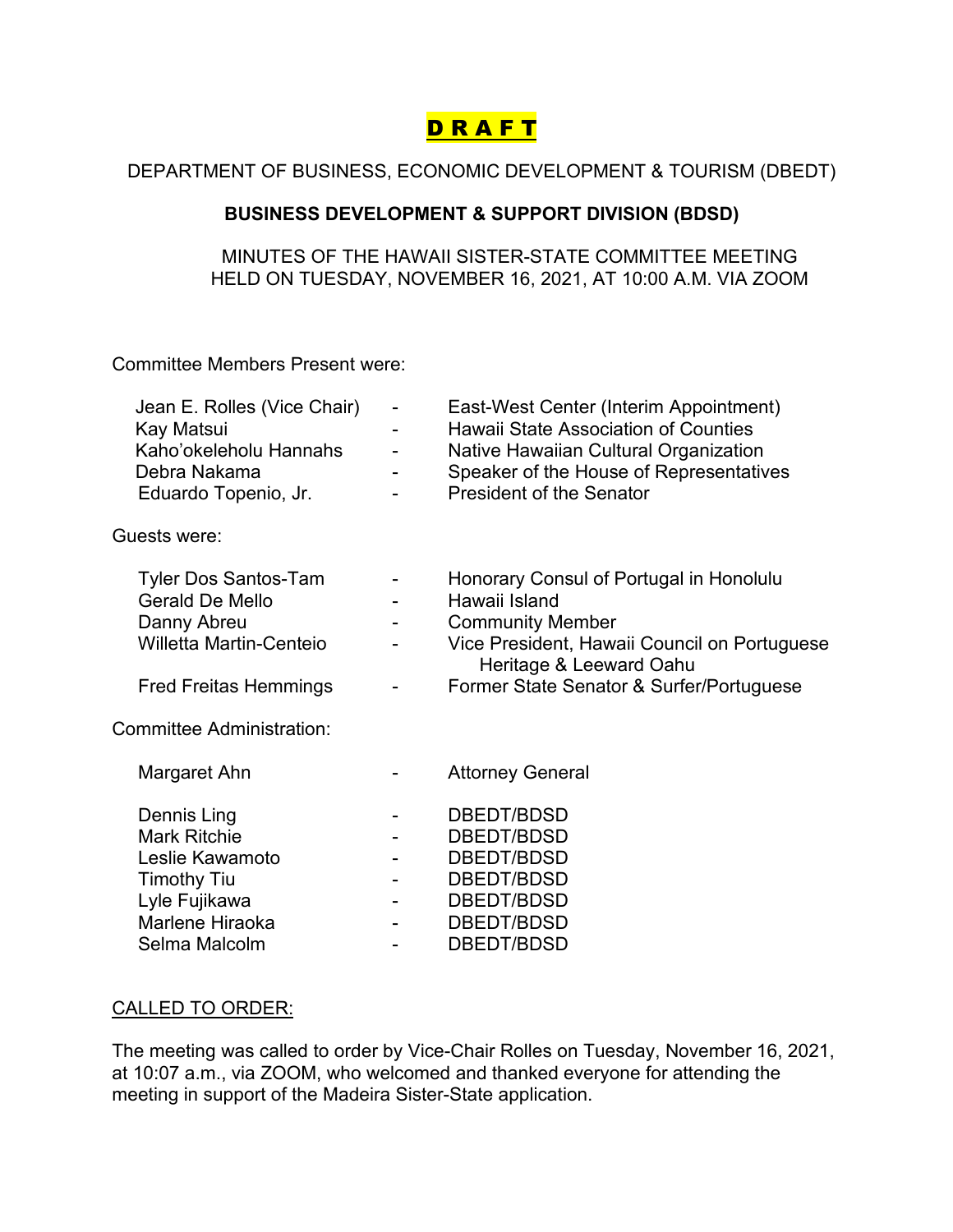Mr. Ritchie conducted a rollcall of the committee members: Vice Chair Rolles Ms. Matsui, Mr. Hannahs, Ms. Nakama and Mr. Topenio. He then introduced the DBEDT staff and asked Mr. Tyler Dos Santos-Tam, Honorary Consul of Portugal in Hawaii to introduce himself and guests.

#### APPROVAL OF TUESDAY, MARCH 15, 2021 MEETING MINUTES:

The minutes were distributed and reviewed by the Committee Members. Vice-Chair Rolles asked if there were any comments or corrections to the Minutes. Hearing none, she requested a motion to approve the Minutes.

Motion was made by Mr. Topenio and seconded by Mr. Hannahs to approve the Minutes of the meeting held on Monday, March 15, 2021, unamended.

The motion was unanimously approved.

#### PUBLIC TESTAMONY:

Vice Chair Rolles invited members of the public to testify on the agenda items, and hearing none, she proceeded with the rest of the agenda items.

#### OLD BUSINESS:

**Review of Current Committee Members' Terms:** 

Mr. Ritchie reported that Ms. Debra Nakama's term had expired and as a result, the position is vacant. Also, that he would notify the current members when their terms are coming up for expirations. Mr. Ritchie then noted that the Legislature and the Boards and Commissions are working on new nominees for the Sister-State Committee, but the process is a little slow.

#### NEW BUSINESS:

## A. Discussion and Recommendation on Sister-State Application for Madeira, Portugal:

At this point, Vice Chair Rolles invited Mr. Santos-Tam to present his recommendations to the Committee.

Mr. Tyler Dos Santos-Tam, Honorary Council of Portugal in Hawaii presented background information on the connection between Hawaii and Portugal in his support for a sister-state relationship between Madeira in Portugal and the State of Hawaii. He stated that Hawaii and Portugal have a long-standing historic relationship dated back to 1878 when the first Portuguese immigrants specifically from Madeira and the Azores Islands arrived in Hawaii to work in the sugarcane plantation and quickly became integrated with the Hawaiian people.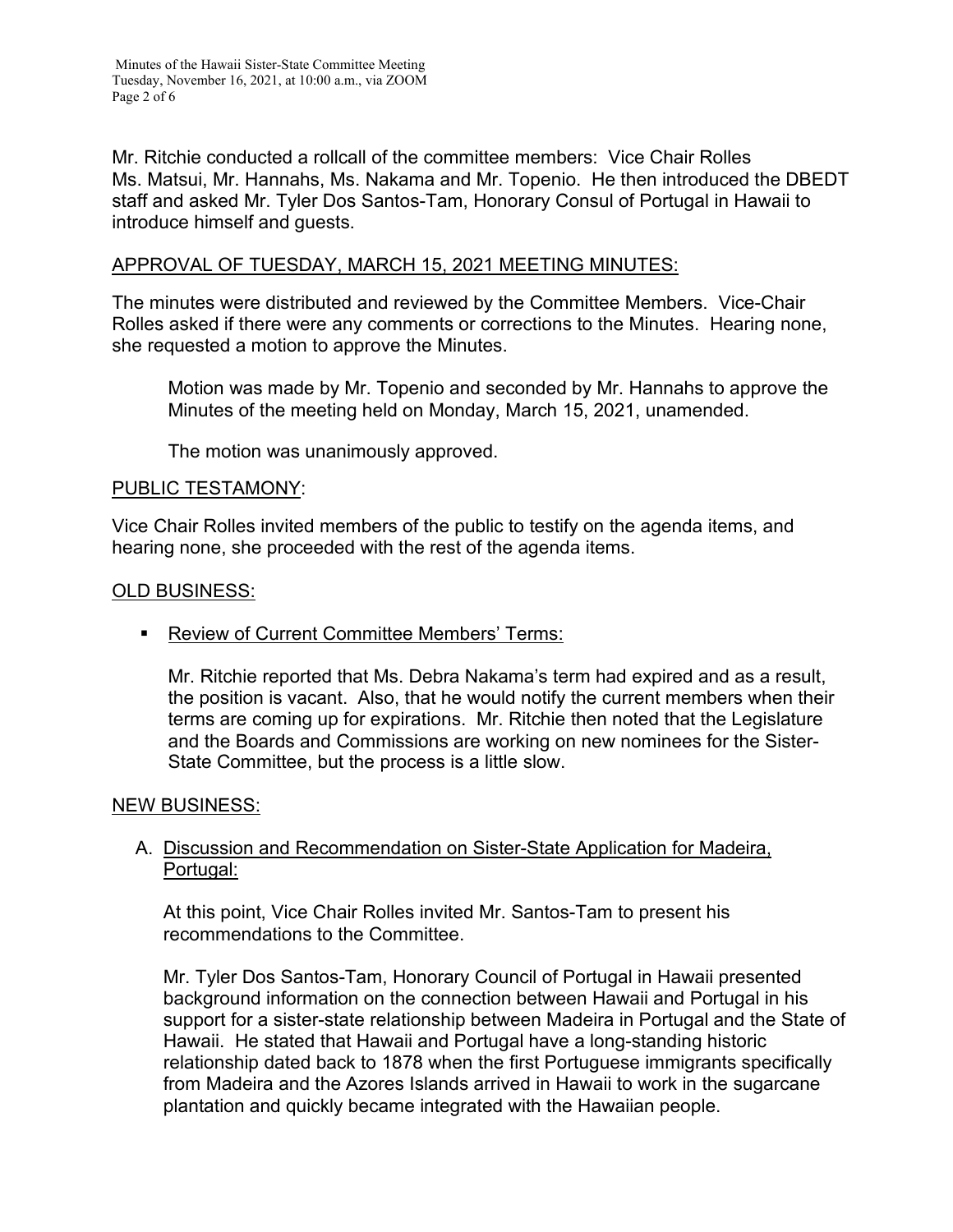Mr. Santos-Tam also stated that the immigrants from Madeira shared their cultures with the people of Hawaii which included their food (malasadas, linguica which became known as Portuguese sausages & Portuguese bean soup, etc.); music/ukulele' and various festivals which are still parts of the Hawaii cultures today.

Mr. Santos-Tam reported that in1982, a sister-state relationship was formed between the State of Hawaii and the Azores but for some unknown reasons, none was established with Madeira which was where the other half of the Portuguese immigrants to Hawaii came from. However, he felt that a sister-state relationship with Madeira could play a role in the renewal of the current relationship with the Azores.

Mr. Santos-Tam indicated that over the past year, he has been in contact with individuals in Madeira and during Summer 2021, he visited Madeira and participated in tours with their government.

Mr. Santos-Tam then thanked DBEDT staff for processing their application for a sister-state. He submitted several letters to DBEDT/committee from various government organizations, individuals, etc., with unwavering support of their quest for a sister-state relationship between the State of Hawaii and Madeira in Portugal.

**Testimony in Support of the Application for a Sister-State:** Testimonies in support of establishing a sister-state relationship between Madeira and the State of Hawaii were received from Mr. Gerald De Mello, Mr. Danny Abreu, Ms. Willetta Martin-Centeio, Mr. Fred Freitas Hemmings and Kumo Paul.

- (1) Mr. Gerald DeMello of Hawaii Island in his testimony stated that he is part of a six-generation family from Madeira and he was very excited that the entire State would be involved in the relationship when it happens. He noted that a sister-state relationship could bring opportunities to foster educational, economic, cultural and scientific exchange between both Hawaii and Madeira. Also, that ocean science and research on fisheries could be areas of collaboration. He indicated that two (2) individuals at the University of Hawaii in Hilo are exploring the idea of a student exchange program with Madeira University and as they move forward, it would help to cement a sister-state relationship. Mr. DeMello then expressed a very strongly support for a sisterstate relationship between the State of Hawaii Madeira. He thanked the DBEDT staff and the committee members for their support and also for the opportunity to testify.
- (2) Mr. Daniel Abreu, Community Member also testified. He thanked the staff of DBEDT and the committee members for the hard work they have done in arranging the meeting. He also expressed tremendous support for a sisterstate relationship between the State of Hawaii and Madeira. He indicated that a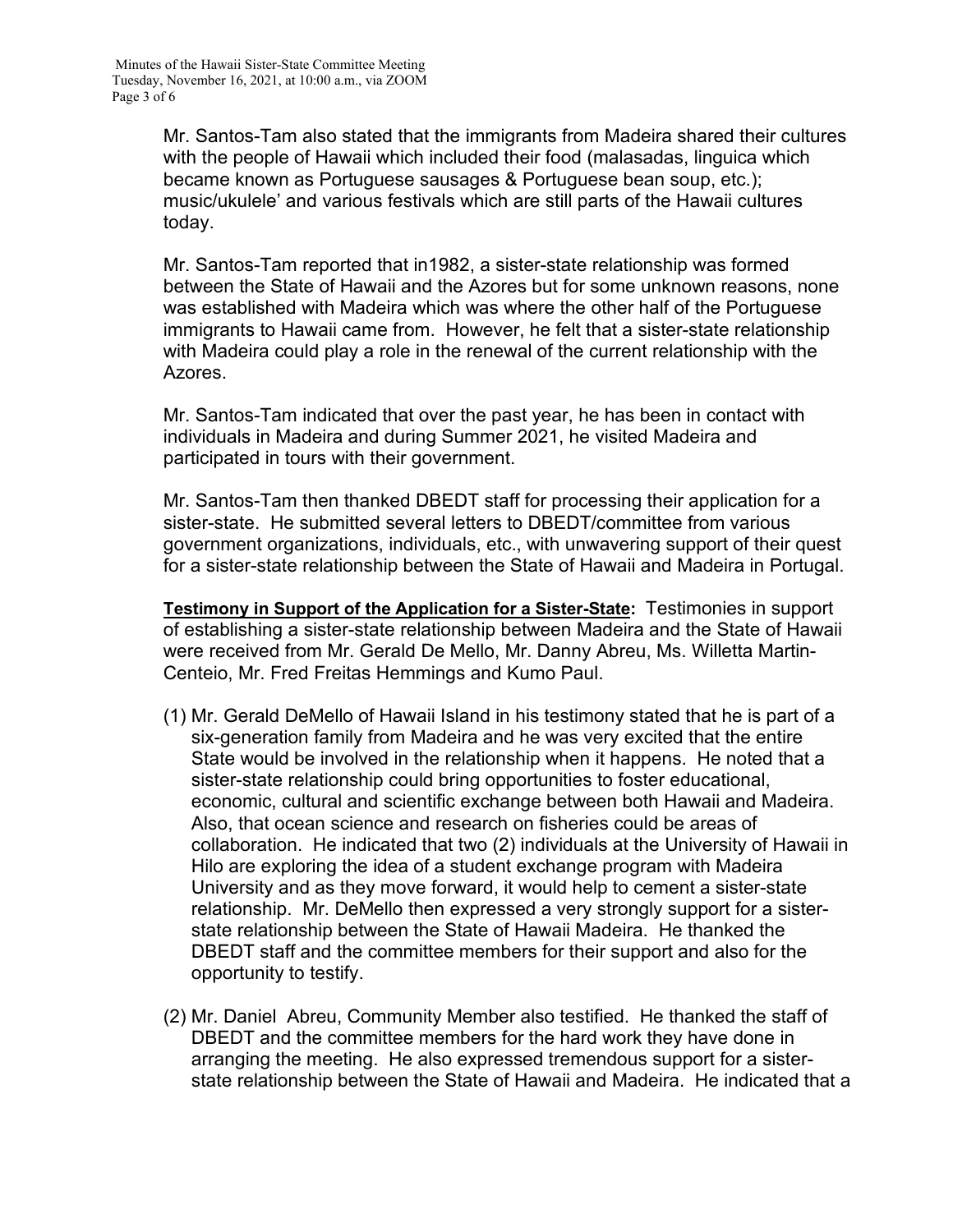relationship between Hawaii and Madeira has always been his dream because his ancestors had sacrifice so much to come to the "promised land"/Hawaii.

- (3) Ms. Willetta Martin-Centeio, Vice President of the Hawaii Council on Portuguese Heritage which bring together all the various Portuguese organizations in Hawaii. She is also a fourth generation of Portuguese descendants from Madeira. While sharing her Portuguese heritage with the meeting, Ms. Martin-Centeio indicated that over the past 30-years, the Portuguese descendants in Hawaii have been celebrating their annual Portuguese festivals with the people of Hawaii which includes ethnic foods, entertainment, cultural displays and various activities for the children. Also, that the Portuguese community organizations are maintaining their culture through music/ukulele and cultural dances., etc. Ms. Martin-Centeio advised that she had the privilege to visit Madeira on several occasions and a sister-state relationship between the State of Hawaii and Madeira would be awesome and beneficial to both Hawaii and Madeira.
- (4) Mr. Fred Freitas Hemmings, former State Senator, a Surfer and a Portuguese testified and expressed a very strong support of a sister-state relationship between the State of Hawaii and Madeira in Portugal. He thanked the DBEDT staff for accepting the application and for the opportunity to testify. He also expressed his appreciation to the Committee for their favorable consideration/recommendation of Madeira's application for a sister-state relationship with Hawaii.
- (5) Kumo Paul from Hawaii Island dialed into the meeting and testified in support of the sister-state relationship between Madeira and the State of Hawaii. He said he too is a descendant of Madeira.

At this point, Vice Chair Rolles thanked everyone that testified in support of the application for a sister-state relationship between the State of Hawaii and Madeira in Portugal. She then asked if there were any comments or recommendations.

Discussion ensued. Mr. Ling stated that from DBEDT's perspective, Madeira submitted a very strong application, it also shows a strong support from the governor's side as well as community support. He indicated that DBEDT supports a sister-state relationship between Madeira and the State of Hawaii. He also indicated that since there have not been any recent activities with the Azores, a sister-state relationship between the Hawaii and Madeira could rejuvenate it and add more vibrancy between Hawaii, Madeira and the Azores.

## **Letters of Support:**

Discussion continued as to whether Madeira submitted the necessary documentation that would convince certain committee members to recommend a sister-state relationship between Madeira and the State of Hawaii. Mr. Delos Santos-Tam as well as Mr.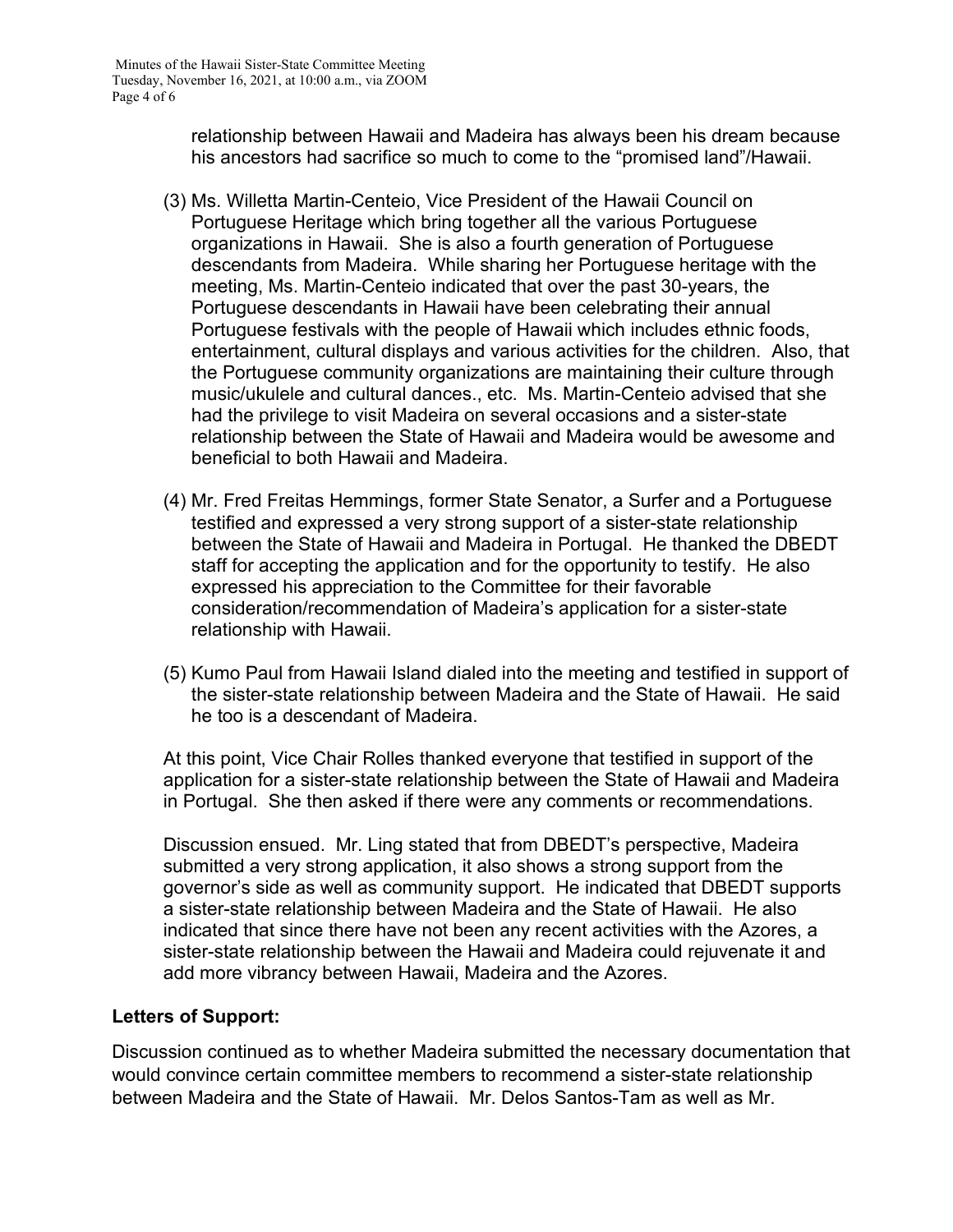Minutes of the Hawaii Sister-State Committee Meeting Tuesday, November 16, 2021, at 10:00 a.m., via ZOOM Page 5 of 6

Ritchie/DBEDT provided several other letters of support from various individuals, government, cultural and historic organizations included Hawaii Council on Portuguese Heritage, LUSD-American Development Foundation, Funchal (Capital of Madeira) Chamber of Commerce, the Municipal Assembly of Funchal, Secretary of Communities & External Corporation, the Regional Secretary for Tourism and Culture, Board of the Municipal Assembly, ACIF, as well as Carla Marques/Pukiki Bar, Michael P. Victorino, Mayor of Maui, Senator Stanley Chang, District 9/Honolulu, Representative Patrick, plus many others, for review and consideration.

Committee member(s) also inquired about the potential economic benefits that the people of Hawaii would receive from a sister-state relationship with Madeira. Mr. Santos-Tam noted that sugar could be one aspect also, that Andrea Codeira, an entrepreneur from Madeira is collaborating with Kuli-lana Rum on Hawaii Island and they have already lined up a production for Ukululu Rum with the William Vincent Rum Distillery. He felt that it's an opportunity to export the hard products from Hawaii to the European audiences.

At this point, Vice Chair Rolles asked if there were any committee member that would like to make a motion to accept the application presented by Madeira for a sister-state relationship with Hawaii.

Motion was made by Vice-Chair Rolles and seconded by Mr. Topenio to accept the application for further processing of a sister-state relationship between the State of Hawaii and Madeira in Portugal.

Roll call vote was requested by Mr. Ritchie and the following committee members approved the motion: Ms. Nakama, Mr. Hannahs, Ms. Rolles, Mr. Topenio and Ms. Matsui.

Motion was unanimously approved.

Mr. Ling/Ritchie indicated that DBEDT would inform the legislator that the committee has approved the recommendation for a sister-state relationship between the State of Hawaii and Madeira in Portugal.

Mr. Ritchie announced that there is a new sister-state agreement between Yamaguchi Prefecture and the State of Hawaii but, there is no signing ceremony is still pending.

## REVIEW OF 2021 SISTER-STATE ANNUAL REPORT TO THE LEGISLATOR –  $(1<sup>ST</sup> DRAFT)$

Mr. Ritchie advised that meeting that the first draft of the Sister-State Annual report will be distributed possibly in January 2022 for review. He then encouraged members to advise him of any comments and/or concerns.